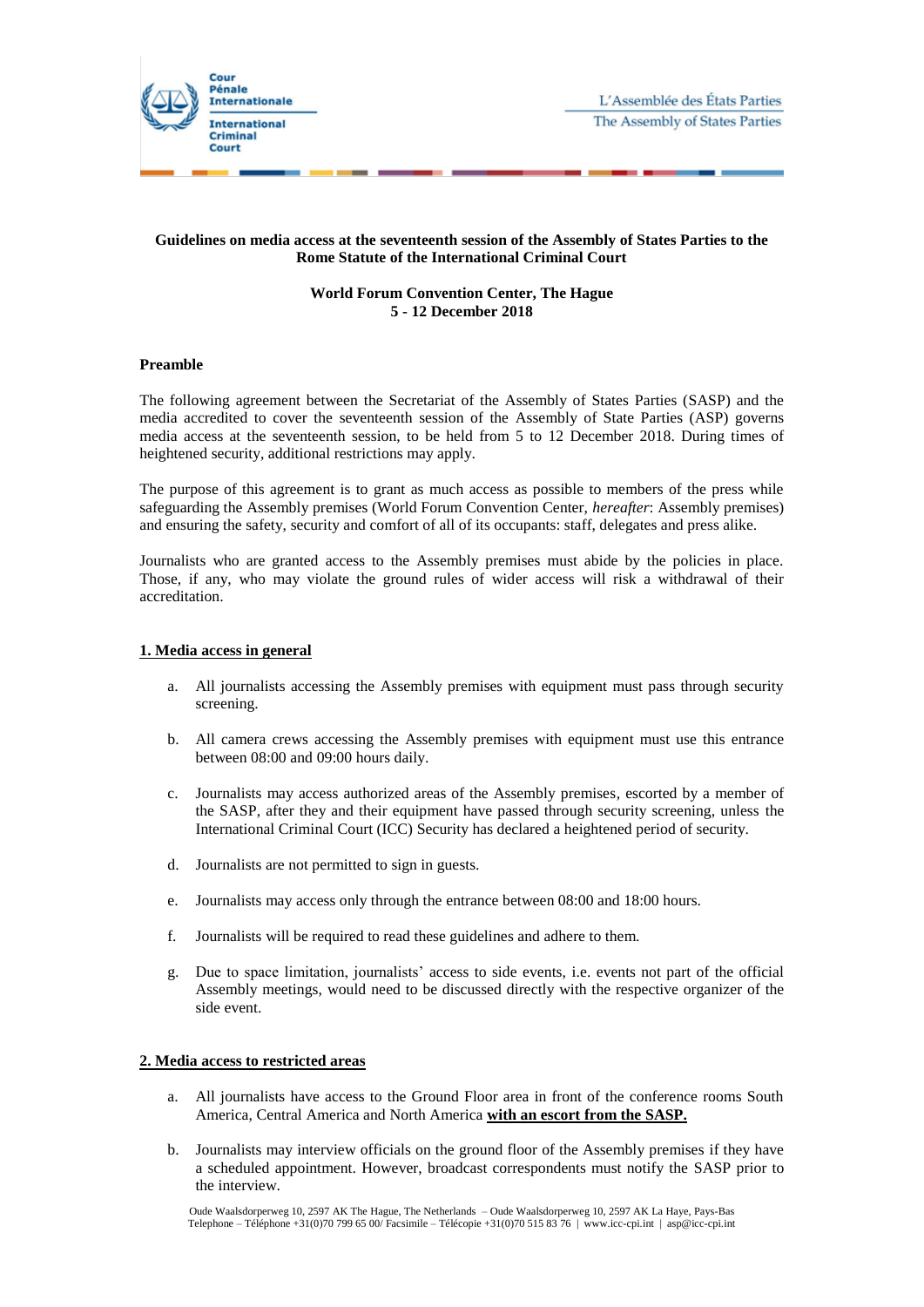- c. Broadcast correspondents conducting TV "stand-ups" outside, yet within the Assembly premises, should notify the SASP, who will notify ICC Security prior to the event; in case this is not feasible, the correspondents must notify the ICC Security directly.
- d. The media may not congregate or conduct interviews at the Delegates' Entrance (the west hallway to the World Forum Theatre between conference rooms Africa, Antarctica and Asia).
- e. All accredited journalists may access the area between conference rooms South and Central America (*hereafter*: "the Canal") without an escort.
- f. Journalists may move around in the Canal area and conduct interviews.
- g. All media, in particular TV camera crews, must remain in the designated northeast corner of the World Forum Theatre at all times when the Assembly is in session. This location is also reserved for print media. However, media will have escorted access to the extended area in front of conference rooms South America, Central America and North America.
- h. Accredited media may conduct interviews in the above mentioned areas. On-the-record interviews should be conducted in the Canal area. Journalists may move between the areas outside conference rooms South America, Central America and North America when the Assembly is in session. Under no circumstances should the staircases and the hallway between conference rooms Africa, Antarctica and Asia leading to the World Forum Theatre be blocked.
- i. Journalists do not have access to the Oceania Lounge.
- j. Only hand-held voice recorders may be used for interviews. If the delegate wishes to do a TV interview, it should preferably take place in the Canal area with SASP approval and escort.
- k. The hallway in front of conference rooms Africa, Antarctica and Asia leading to the World Forum Theatre, is a restricted area, except after the meetings have ended.
- l. Side events are closed to press unless permission given by the respective organizers. The interested members of the press should contact Embassy hosting the given event.

# **3. General access for TV crews**

- a. All media are permitted access to open meetings in designated areas within the World Forum Theatre, i.e. between the podium and conference room North America, with time restrictions to broadcast media.
- b. TV correspondents and their crew are permitted to film and interview diplomats and officials, with their consent, in designated areas of general media access located in the Canal area.
- c. All other areas **will require an SASP escort**. TV crews will only be permitted after prior consultation with the SASP who will provide an escort at all times.

#### **Photo ops**

Photo ops are limited to one minute maximum before the plenary sessions commence. If a large presence of visual media is present, they will be taken in two batches: first, the photographers, to be followed by the TV camera crew, or vice versa. SASP personnel will always be present at the photo ops. No questions are permitted during these photo ops.

### **Stakeout location**

The Canal area between conference rooms South and Central America.